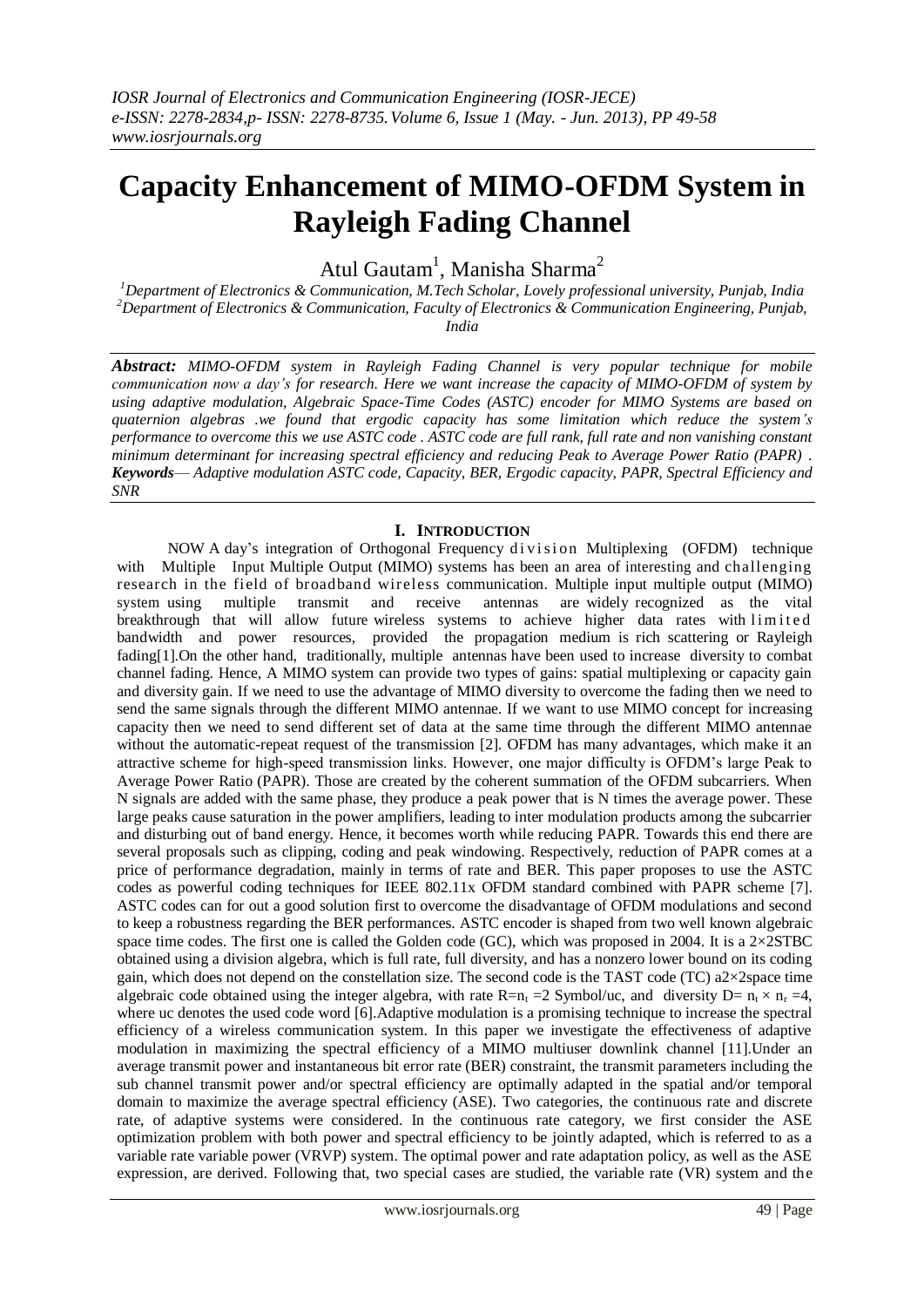variable power (VP) system. The VR system fixes the power as constant while the VP system fixes the rate. The closed form asymptotic expressions for the ASEs of these three adaptive systems are derived. The asymptotic ASEs for VRVP and VR systems are the same and both achieve a full multiplexing gain. Compared with the VRVP and VR systems, the asymptotic ASE for a VP system with different numbers of transmit and receive antennas shows a constant signal-to-noise ratio (SNR) penalty, while a VP system equipped with the same number of transmit and receive antennas is unable to achieve the full multiplexing gain. In the discrete rate category, the power and rate adaptation policy and the ASE are also derived for VRVP, VR, and VP systems. It is shown that the ASE results for the continuous rate systems act as tight upper bounds for their discrete rate counterparts. In particular, for the discrete rate VR system, we obtained a closed form expression for the ASE and show that there is a 2–3 dB SNR penalty compared to the continuous rate counterpart. However, the advantages include a much simpler adaptation rule, a better BER performance, and a preserved full multiplexing gain [6].We will refer to this class of schemes as adaptive QAM (A-QAM) with the following nomenclature. We say an A-QAM scheme is XY-Z-L for X and Y representing the type of variation for rate (equivalently, constellation size) and power, respectively .Three options are possible for this variation: 'C' (Continuous), 'D' (Discrete) and 'K' (Constant). The Z corresponds to the type of BER constraint, which can be 'I' (Instantaneous) or A' (Average). Finally, for discrete-power schemes, L is the allowed number of power levels per constellation [11].The paper is organized as follows. Section II, system model is described. Section III, ASTC encoder is described. Section IV, frequency-selective correlated rayleigh fading channel .Section V, Adaptive modulation is described. In section VI, we present simulation result for different scenarios. Finally, a conclusion is given in section VII.

#### **II. System Model**

A model of MIMO-OFDM system with  $N_{Tx}$  transmit antennas and  $N_{Rx}$  receive antennas is depicted in the Figure 1. Let,  $x_i$ ,  $y_i$  and  $r_i$  be the transmitted signal, received signal and the Additive White Gaussian Noise (AWGN) for the I<sup>th</sup>. The sub-carrier respectively and the system uses frequency selective channel. Then the received signal can be given as,  $Y_i = H i S i + r_i$  ;  $0 \le i \le N S$ (1)

In Eq. (1), Ns represent the number of sub-carriers  $H_i$  is the channel response matrix of  $I<sup>th</sup>$  the sub-carrier that is of size  $N_{Tx} * N_{Rx}$ . The  $H_i$  is a Gaussian random matrix whose realization is known at the receiver and it is given as

$$
H_i = \sum_{l=0}^{L-1} h_l \exp(-j^* 2\pi^* i^* 1/N_s)
$$
 (2)

 In Eq. (2) hl is assumed to be an uncorrelated channel matrix where each element of the matrix follows the independently and identically distributed (IID) complex Gaussian distribution and L represents the tap of the chosen channel (i.e. L-tap frequency selective channel) .It is assumed that a perfect channel state information (CSI) is available at the receiver but not at the transmitter. The total available power is also assumed to be allocated uniformly across all space-frequency sub-channels.



www.iosrjournals.org 50 | Page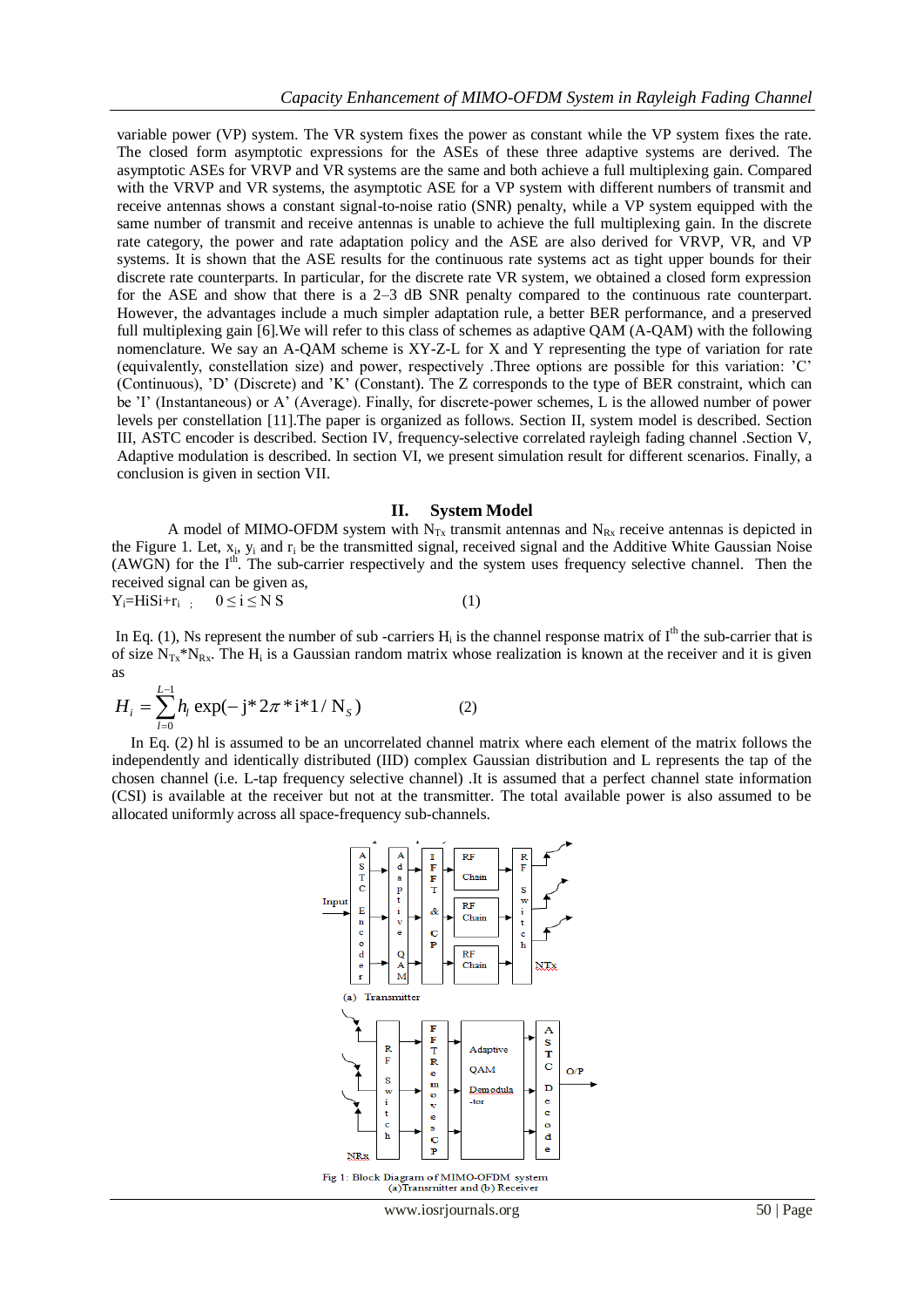In MIMO-OFDM system Ergodic capacity is define as this is the time average capacity of a channel. It is found by taking the mean of the capacity values obtained from a number of independent channel realizations. Ergodic capacity is define by equation

$$
c = E\left(\frac{1}{N_s} \sum_{i=0}^{N_s - 1} \log(|I_{N_{Rx}} + \gamma \cdot \mathbf{Q}|)\right)
$$
  
Where 
$$
\gamma = \frac{\rho}{n_{Tx}}
$$

$$
Q = H_i H_i^H
$$
 (3)

In above equation E (.) denotes the Ergodic capacity and  $I_{NRx}$  is identity matrix of  $N_{Rx}^*N_{Rx}$ . P is SNR per sub carrier  $N_{Tx}$  is number of transmit antenna .figure 1 shows the block diagram of MIMO-OFDM system. We use ASTC Encoder and Adaptive QAM (Quaderature Amplitude Modulation) for transmission. CP (Control Programming) is an operating system originally created for 8 bit processor. FFT is an efficient algorithm to compute the discrete Forier transform and its inverse.RF switch generally called Radio Frequency switch. PIN Diode is generally used to make it operate at very high frequency. In this switch input signal is fed at one end then this signal is split in no of output signal by demux. [1, 3]

#### **III. ASTC CODES IN A FREQUENCY-SELECTIVE CHANNEL CONTEXT**

 We consider a coherent system over a frequency-selective correlated Rayleigh fading MIMO channel. The overall schematic diagram of ASTC-MIMO-OFDM transceiver is depicted in Fig.1.The transmitted binary source sequence bi of length L is modulated using the adaptive QAM-4 modulator. Each information sequence at time n<sub>i</sub>.

$$
\mathcal{G}_{n_i, n_{i+1}} = \left[ S_{(2n_i+1)} - 3, S_{(2n_i+1)} - 2, S_{(2n_i+1)} - 1, S_{(2n_i+1)} \right]^T (4)
$$

Is encoded

by the ASTC encoder into two stream constellations represented by the code word  $X_{Nc*Nt}$  where  $N_t$  refers to number of transmitted antennas and Nc is the number of used subcarriers. By their construction the channel was under the Quasi-Static

Assumption, and does take into account neither the time variation nor the selectivity channel case. To spread their power regarding the bit rate and the BER performance into the selective channel case with time variation, we introduce the best perfect algebraic code known as Golden codes with other tow well famous algebraic space time codes, TAST and DAST [6].

#### *A. Golden Encoder*

The code was proposed in 2004 by a STBC obtained using a division algebra, which is full rate, full diversity, and has a nonzero lower bound on its coding gain, which does not depend on the constellation size.<br>The code word is written as:<br> $\mathbf{v} = \frac{1}{\alpha} \left( \alpha(\theta_{n_i}(1) + \theta \theta_{n_i}(2)) - \alpha(\theta_{n_i}(3) + \theta \theta_{n_i}(4)) \right)$ The code word is written as:

The code word is written as:  
\n
$$
X_{n_i} = \frac{1}{\sqrt{5}} \begin{pmatrix} \alpha(\theta_{n_i}(1) + \theta \theta_{n_i}(2)) & \alpha(\theta_{n_i}(3) + \theta \theta_{n_i}(4)) \\ \alpha(\theta_{n_i}(3) + \bar{\theta} \theta_{n_i}(4)) & \alpha(\theta_{n_i}(1) + \bar{\theta} \theta_{n_i}(2)) \end{pmatrix}
$$
(5)

Where

$$
\theta = \frac{1 + \sqrt{5}}{2}
$$
 And  $\overline{\theta} = \frac{1 - \sqrt{5}}{2}$ ,  $\frac{\alpha}{\alpha} = 1 + i - i\theta$   
 $\overline{\theta}$ 

#### *B. TAST Encoder*

 As shown in [7] [9], the TAST code is a space time algebraic code obtained using the integer algebra, with rate R = Nt = 2 Symbole/uc (used code word), and diversity D = Nt  $\times$  Nr = 4. Each space time layer is associated with his proper algebraic space ' in order to alleviate the problem of ISI (Inter-Symbol-Interferences).<br>The code word is expressed as:<br> $X = \frac{1}{2\pi i} \begin{pmatrix} (9(1) + \theta 9(2)) & \phi(9(3) + \theta 9(4)) \\ 0 & (6) \end{pmatrix}$ The code word is expressed as:

The code word is expressed as:  
\n
$$
X_{n_i} = \frac{1}{\sqrt{2}} \begin{pmatrix} (\mathcal{G}(1) + \theta \mathcal{G}(2)) & \varphi(\mathcal{G}(3) + \theta \mathcal{G}(4)) \\ \varphi(\mathcal{G}(3) + \theta \mathcal{G}(4)) & (\mathcal{G}(1) + \theta \mathcal{G}(2)) \end{pmatrix}
$$
(6)

Where,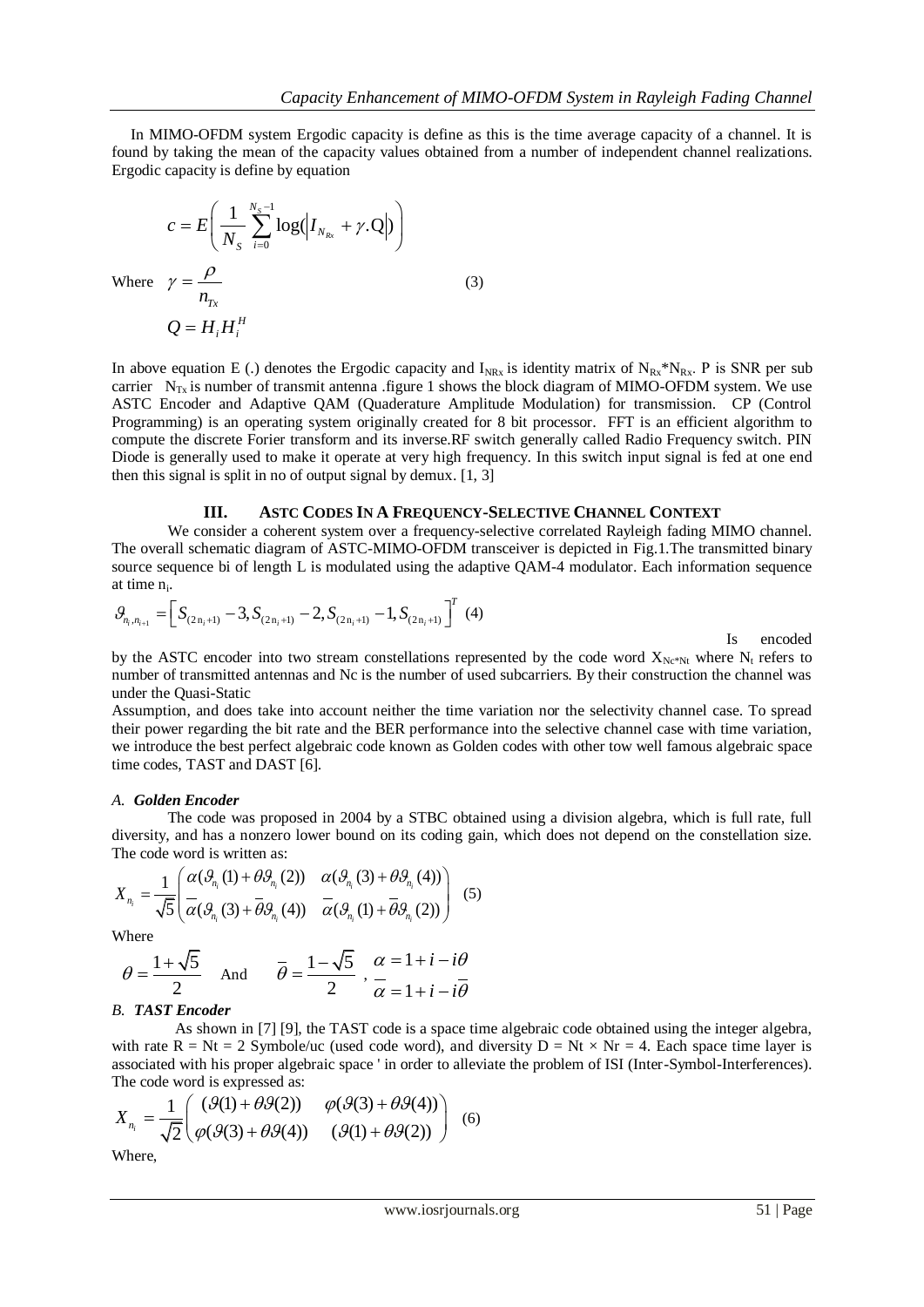$\varphi = \theta^2$  $\theta = \exp(i \lambda)$  $\lambda \in \mathfrak{R}$ 

*C. DAST Encoder*

The DAST code is a diagonal space time algebraic code obtained using the turned constellations of integer algebra, with rate 1 Symbole/uc, and full diversity. The code word is described as'  $X_{\text{Dast}} = H_{\text{nt}} \text{diag}(M \mathcal{G}_{\text{nt}})$ 

$$
X_{\text{Dast}} = H_{\text{nt}} \text{diag}(\text{M} \mathcal{G}_{\text{nt}})
$$
  

$$
\text{M} = \frac{1}{\sqrt{2}} \begin{pmatrix} 1 & \theta \\ 1 & -\theta \end{pmatrix}
$$
  

$$
\theta = \exp(i \pi / 4)
$$
 (7)

M is the rotation matrix of  $n_t = 2$  degree. [7, 8]

## **IV. Frequency-Selective Correlated Rayleigh Fading Channel**

Wide-Band systems are commonly a Frequency-Selective Correlated Rayleigh Fading Channels. However the ASTC requires a nonselective flat fading channels belonging to narrow-band systems. To alleviate this problem let focus on lattice representation of a Frequency-Selective Correlated Rayleigh Fading Channels. We adopt here the Clarke channel model. The received signal is the sum of q waves; we take into account the Doppler shifts effect. To obtain a correlated Rayleigh fading channel, the autocorrelation function of  $\{h_k^{\ j}\}$ process is given by:<br> $r_h = E[h_k^i h_{k-q}^j]$ 

$$
r_h = E[\mathbf{h}_k^i \mathbf{h}_{k-q}^j]
$$
  
\n
$$
r_h = \sigma^2 exp(\mathbf{j} 2\pi \mathbf{f}_c \mathbf{q}) \mathbf{j}_0 (2\pi \mathbf{f}_m \mathbf{q} \mathbf{T}_s)
$$
 (8)

Where  $J_0$  is the Bessel function with zero order,  $f_m$  is the maximum Doppler shift and j is the antenna's number. If we guess that we have Nt (Nc+Ng) subcarrier used and the channel length is  $L \leq Nt(Nc+Ng)$  we can represent the channel in function of the correlated Rayleigh taps  $h_k$ , where Ng refers to the number of guard subcarrier and Nt to the number of transmitted antennas as follows

$$
H = \begin{pmatrix} h_0 & 0 & \cdots & \cdots & \cdots & \cdots & 0 \\ h_1 & \ddots & & & & & & \vdots \\ h_2 & & \ddots & \cdots & 0 & \cdots & & \vdots \\ \vdots & & & \ddots & \vdots & & & \vdots \\ h_{L-1} & \cdots & \cdots & h_0 & & & \vdots \\ 0 & \ddots & & & & & \ddots & \vdots \\ \vdots & & & & & & \ddots & 0 \\ 0 & \cdots & \cdots & h_{L-1} & \cdots & \cdots & h_0 \end{pmatrix} \quad (9)
$$

In order to use the ASTC codes properly, we need to convert the channel H into  $N_t \times (N_c + Ng)$  non selective sub-channels, The core idea is that the wide-band frequency selective MIMO channel by means of the MIMO-OFDM processing is transferred to a number of parallel flat fading MIMO channels. In fact each code word xp ni will be modulated within the NcNt sub-channels, without loss of generality, now we are assuming that all subcarriers are used:

$$
z = \sqrt{N_c} \left( F^{-1} \otimes I_{Nt} \right) x^p \, N_c N_{t,1}
$$
 (10)

This transforms the frequency domain vector  $x_{NcNt}$ , 1 into the time domain. Where x represents the Kronecker product and F−1 represent the IFFT Matrix defined as:

$$
F^{-1} = \frac{1}{N_c} \begin{pmatrix} 1 & 1 & 1 & 1 & 1 \\ 1 & w^{-1} & w^{-1} & \dots & w^{-(N_c-1)} \\ 1 & w^{-2} & w^{-4} & \dots & w^{-2(N_c-1)} \\ 1 & \vdots & \vdots & & \vdots \\ 1 & w^{-(N_c-1)} & w^{-2(N_c-1)} & \dots & w^{-(N_c-1)^2} \end{pmatrix} (11)
$$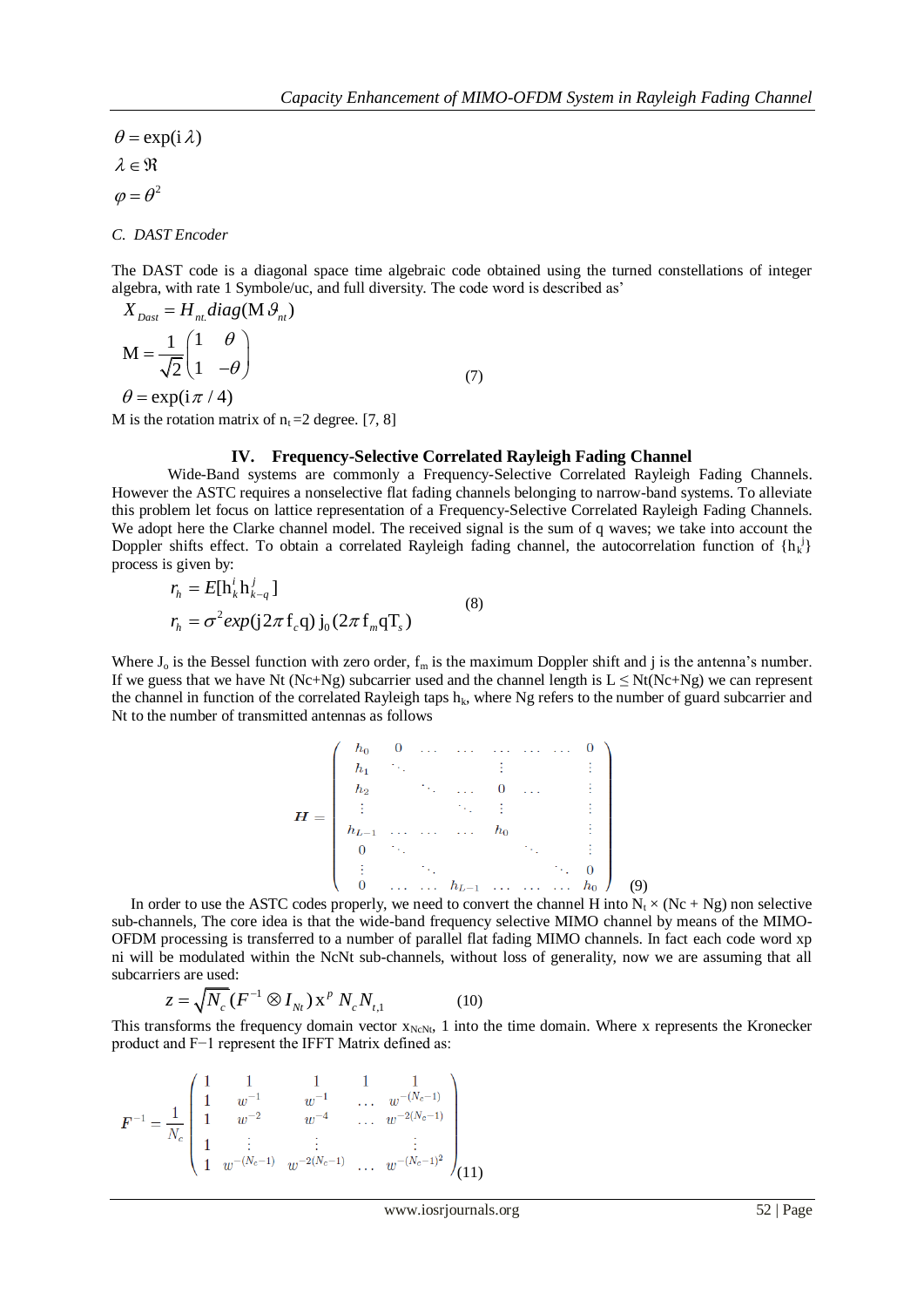Where,

$$
w=e^{\frac{-j2\pi}{N_c}}
$$

Second, to shelter the signal from the ISI (Inter-Symbol Interference) we add the cyclic prefix (CP) or what are commonly called the guard interval, we can express this step mathematically by multiplying the signal z

$$
\xi = \left( \begin{pmatrix} 0 & I_{Ng} \\ & I_{NC} \end{pmatrix} \otimes I_{Nt} \right) \tag{12}
$$

Where I is i.i.d matrix.

Eventually we transmit a OFDM symbol xp NcNt,1 over a selective correlated Rayleigh fading channel H, thus:<br> $y = H \cdot \xi_1 \cdot \sqrt{N_c} \cdot (F^{-1} \otimes I_{Nt}) \cdot x_{N_c N_t,1}^p + \omega$  (13)

$$
y = H \cdot \xi_1 \cdot \sqrt{N_c} \cdot (F^{-1} \otimes I_{Nt}) \cdot x_{N_c N_t, 1}^p + \omega
$$
 (13)

Where w is an Nt  $(Nc + Ng)$  white Gaussian noise vector. This calculation fits either with Joint Coding (JC) or Per Antenna Coding (PAC) technique. In fact, in the (JC) method, the information bit stream is first encoded and then converted into Nt parallel sub-streams of which each is modulated and mapped onto corresponding antenna. Fig 1 illustrates the (JC) scheme. However in (PAC) scheme, the incoming bit stream is first transformed to Nt parallel sub-streams and then encoding is performed per sub-stream. So, basically, the transmitter consists of Nt OFDM transmitters among which the information bits are multiplexed. At the receiver we consider the system is coherent over a selective correlated Rayleigh fading MIMO channel. First, the cyclic prefix is removed. This is done by discarding the first NgNr samples of y,

$$
\hat{y} = \frac{1}{N_c} (\text{F} \otimes \text{I}_{N_r}) \xi_2 y \tag{14}
$$

Where £2 is defined as 
$$
[0NcNgI_{Ng}]
$$
 matrix. Second, the FFT is performed. Together, give results as\n
$$
x_{N_c N_r,1}^p = \left\{ \left( F \otimes I_{N_r N_r} \right) \xi_3 \left( F^{-1} \otimes I_{N_r N_r} \right) \right\}^{-1} \hat{y}
$$
\n(15)

Where £3 is commonly called the circulant matrix defined as:

$$
\xi_3 = \xi_2 H \xi_1 \tag{16}
$$

The decision vector for each four symbols is then decoded at time  $(n_i, n_{i+1})$  using a sub-optimum decoder like a Zero Forcing or MMSE decoder. In the optimum decoder for the algebraic space time code was the Shnorr-Echnerr or Sphere-Decoder, but the the ZF or the MMSE still a good candidate for such codes, because they reduce the computational load regarding the Shnorr-Echnerr or the Sphere-Decoder without significant performance loss:

$$
\hat{\boldsymbol{\nu}} = \boldsymbol{\phi}_p^{-1} \times \hat{\boldsymbol{x}_{4,1}^p} \tag{17}
$$

Where,

*A. Continuous Policy*

$$
\phi_{\text{Golden}} = \frac{1}{\sqrt{5}} \left( \begin{array}{ccc} \alpha & \alpha\theta & 0 & 0 \\ 0 & 0 & i\overline{\alpha} & i\overline{\alpha}\theta \\ 0 & 0 & \alpha & \alpha\theta \\ \overline{\alpha} & 0 & 0 & 0 \end{array} \right) \quad \phi_{\text{fast}} = \frac{1}{\sqrt{2}} \left( \begin{array}{ccc} 1 & \theta & 0 & 0 \\ 0 & 0 & \varphi & -\varphi\theta \\ 0 & 0 & \varphi & \varphi\theta \\ 1 & -\theta & 0 & 0 \end{array} \right) \quad \phi_{\text{fast}}^{\spadesuit} = \frac{1}{\sqrt{2}} \left( \begin{array}{ccc} 1 & \theta \\ 1 & -\theta \end{array} \right)
$$

In this case we decode each 2 symbols together, thus we slice the received  $x_{4,1}^{(Dast)}$  into  $x_{2,1}^{(Dast)}$ [7,9,10].

### **V. Adaptive Modulation**

To obtain the optimum CC-A adaptation policy for MIMO multiplexing we have to tackle a calculus of variations problem with two isoperimetric constraints. We denote by  $f_R$ ;  $(\lambda)$ ,  $f_S$ ;  $(\lambda)$  :  $R^m \to R$  any nonnegative rate and power candidate adaptation laws for the ith eigen channel and by  $R_i(\hat{\lambda})$  and  $S_i(\hat{\lambda})$  the optimum laws i.e.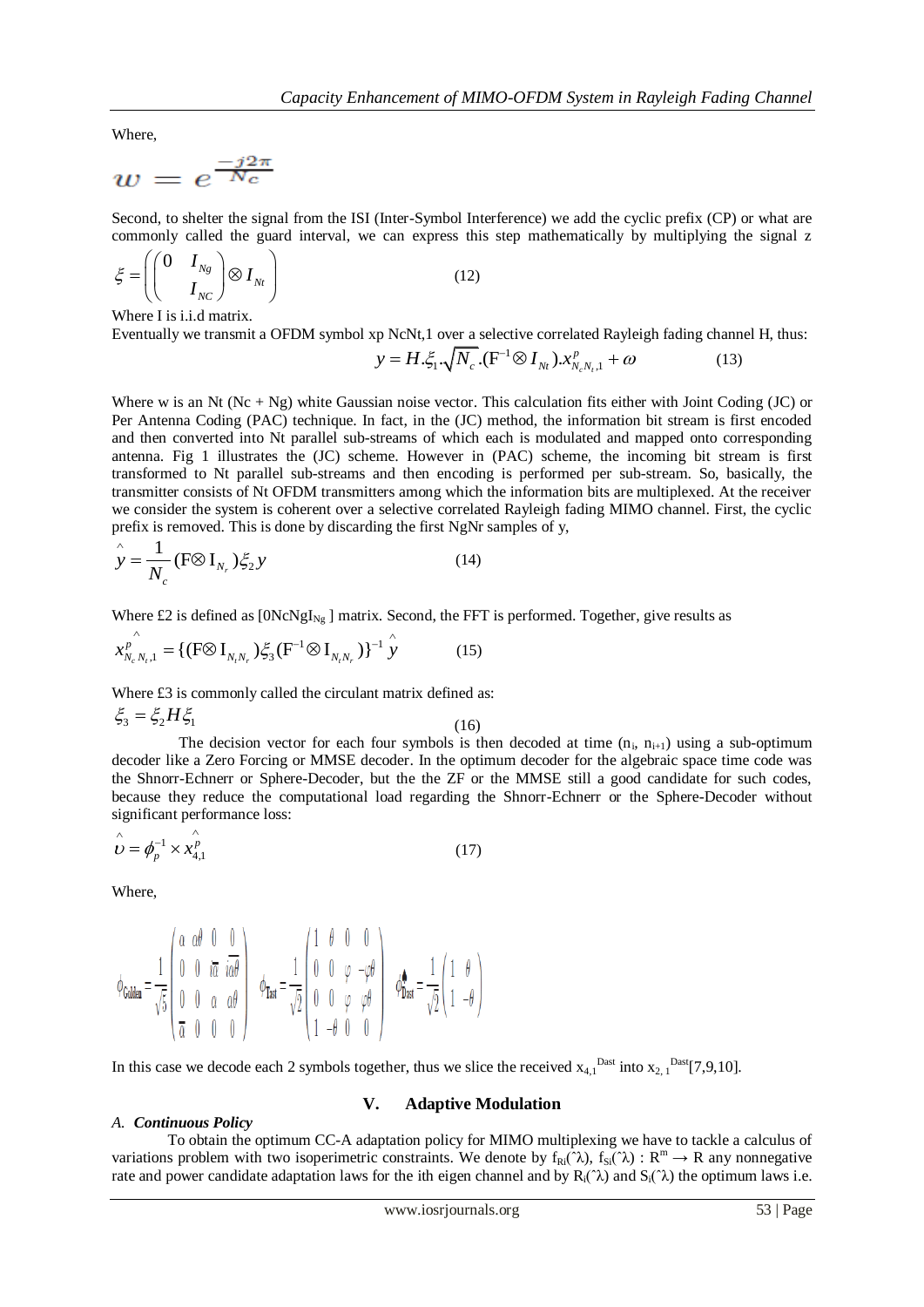those that maximize the ASE. The power laws are normalized to the target average power. ST. Mathematically, the MIMO multiplexing design problem is expressed as follows.

$$
\max_{\{f_{Ri}\},\{f_{Si}\}} E_{\hat{\lambda}} \Big[\sum_{i=1}^m f_{Ri}(\hat{\lambda})\Big] \text{ (ASE)} \tag{18}
$$

Subject to  
\n
$$
-1 + E_{\lambda} \left[ \sum_{i=1}^{m} f_{Si}(\hat{\lambda}) \right] = 0
$$
\n
$$
E_{\lambda} \left[ \sum_{i=1}^{m} f_{Ri}(\hat{\lambda})(1 - \beta_i(\hat{\lambda}, f_{R1}, \dots, f_{Rm}, f_{S1}, \dots, f_{Sm})) \right] = 0
$$
\n(19)

Where the conditional BER (normalized to the target BER, BERT) for the ith Eigen channel is defined as  $\frac{1}{\sqrt{2}}$ 

$$
\beta i = \frac{1}{\overline{BER_T}} E_H[\text{BER}_i(\hat{\lambda}, H) | \hat{\lambda}]
$$
 (20)

With BERi  $(\lambda, H)$  the instantaneous BER given the predicted and the true CSI. Under the Gaussian approximation the conditional BER can be computed from the signal-to-noise plus interference ratio (SINR),

thus, using the usual exponential expression for MQAM,  
\n
$$
\beta_i \approx \frac{1}{5\overline{BER}_T} E_H \left[ \exp(-\frac{8}{5} \frac{SINR_i(\hat{\lambda},H)}{2^{f_{Ri}(\hat{\lambda})}-1}) \right] \tag{21}
$$

It will be shown at the end of this section that this Gaussian approximation is quite accurate due to the particular form of the optimum adaptive policy. Introduction and after some algebra it is straightforward to obtain

$$
SINR_i(\hat{\lambda}, H) = \frac{\left| \sqrt{\hat{\lambda}}_i + \hat{\Upsilon}_i \right|^2 f_{Si}(\hat{\lambda})}{\sum_{j \neq i} \left| \hat{\Upsilon}_{ij} \right|^2 f_{Sj}(\hat{\lambda}) + 1/\hat{\Upsilon}}
$$
(22)

With ˆ**Υ** ∼ ˆ**Ξ** and the average SNR defined as y=ST /σ2n.According to Appendix A, the conditional BER expression in (6) can be accurately computed by (8) at the top of the page, where xk are the zeros of the NP theorder Laguerre polynomial and Lxk the associated weight factors used for Gauss-Laguerre quadrature integration. Specifically, in expression  $\Lambda$ j = 1 for m = 2 and for m > 2

$$
\Lambda_j = \prod_{l=1, l \neq i, j}^{m} \frac{f_{sj}(\hat{\lambda})}{f_{sj}(\hat{\lambda}) - f_{sl}(\hat{\lambda})}
$$
(23)

Which must be interpreted as a limit1 when  $fSI = fSj$ . To perform expectation over the predicted channel gain ˆ*λ*, note that ˆ*λ* = (1 *− χ*)*ξ* with *ξ* the *m*-dimensional vector *ξ* = (*ξi*) of unordered eigen values of 1*/*(1 *− χ*)**ˆH ˆH**  *H* ~ **HH***H*. Consequently, the joint probability density function (pdf) *p*<sup>∂</sup>*λ*(<sup>∂</sup>*λ*) is easily obtained from the Wishart pdf  $p\xi(\xi)$  given in which can be expressed as:<br> $p_{\xi}(\xi) = \frac{1}{m!} \sum_{a,b} (-1)^{per(a)+per(b)} \prod_{i} \sum_{j=d$ pdf *pξ*(*ξ*) given in which can be expressed as:  $a_i + b_i - 2 + d$  $+b_i-2+d$ 

be expressed as:  
\n
$$
p_{\xi}(\xi) = \frac{1}{m!} \sum_{a,b} (-1)^{per(a)+per(b)} \prod_{i} \sum_{j=d}^{a_i + b_i - 2 + d} A_j(a_i, b_i) \xi_i^j e^{-\xi i}
$$
\n(24)

Where  $d = |NT - NR|$ ,  $\mathbf{a} = (ai)$  and  $\mathbf{b} = (bi)$  represent permutation vectors of  $\{1, \ldots, m\}$ , the function per( $\cdot$ ) is 0 or 1, respectively, depending on whether the permutation is even or odd, and  $A<sub>i</sub>(ai, bi)$  is defined as the  $(i + 1)$ th coefficient of the following polynomial:

$$
x^{d} \sqrt{\frac{(a_{i}-1)!(b_{i}-1)!}{(a_{i}-1+d)!(b_{i}-1+d)!}} L_{a_{i}-1}^{d}(x) L_{b_{i}-1}^{d}(x)
$$
 (25)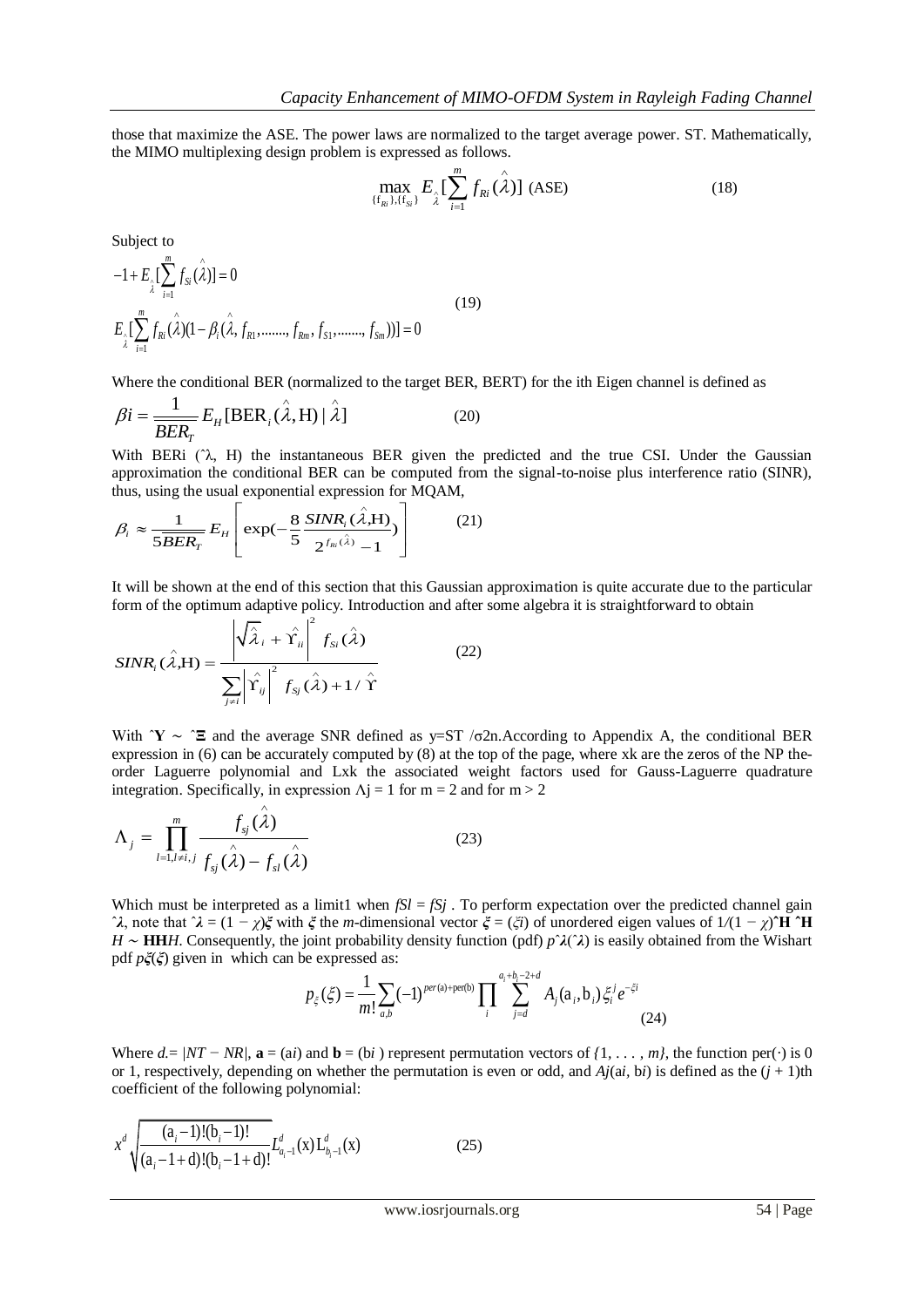Where *Ldn* (*x*) is the generalized Laguerre polynomial. It is shown in that the marginal pdf *pξ* (*ξ*) can be represented as follows:

$$
p_{\xi}(\xi) = e^{-\xi} \sum_{j=d}^{2(m-1)+d} B_j \xi^j
$$
 (26)

With *Bj* defined as the  $(j + 1)$  Th coefficient of the following polynomial

$$
\frac{1}{m} \sum_{i=1}^{m} x^d \frac{(i-1)!}{(i-1+d)!} (L_{i-1}^d(x))^2
$$
\n(27)

In general, solving the problem stated is hard due to the coupling between Eigen channels introduced through both the conditional BER (imperfect CSI induced interference) and the statistical dependence between the components of ˆ*λ*. However, under certain approximations it is possible to find an accurate closed-form adaptation policy for MIMO multiplexing with an average BER constraint and imperfect CSI. To analyze the behavior of optimum A-QAM MIMO multiplexing we distinguish two scenarios according to the quality of the available CSI: good quality (*χ* relatively small) and bad quality (*χ* relatively high). [11, 12]

#### **VI. Results And Disscussions**

As Fig 2 show how ergodic capacity change with respect to SNR value and number of transmitting antenna  $(n_t)$ . here we use MATLAB SIMULINK R2010 for calculating Ergodic capacity. If we compare our result with first reference paper result than there is good improvement in Ergodic capacity when using less number of antenna but when we using more number of transmit antenna then at very small value of SNR , ergodic capacity increase rapidly. Hence we are able to overcome the limitation of ergodic capacity with small number of antenna by using ASTC encoder. We see that at  $n_t = 1$  when we increase SNR the value of ergodic capacity also increase w.r.t. SNR. It does not come study state as in the result of first reference paper. Fig number 3 shows the individual variation of ergodic capacity with number of transmit antenna. When number of transmit antenna  $n_1=30$  its value above the 120 which mean that we enhance the channel capacity by using ASTC encoder and adaptive QAM



Fig. 2 SNR versus Ergodic Capacity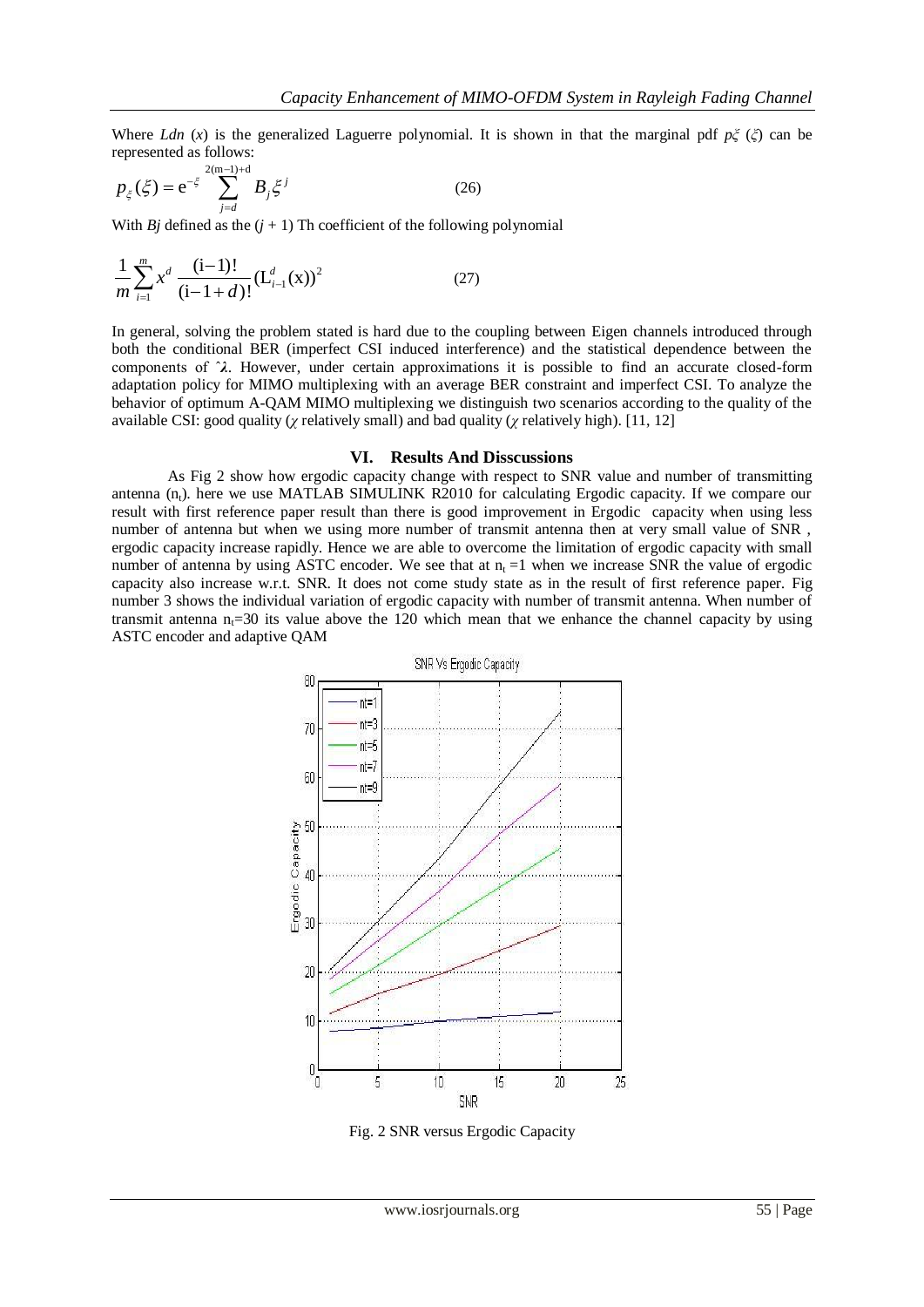

Fig. 3: Ergodic capacity versus no. of transmit antenna

In Fig 4. The y axis vertices variable 10-0 actually represent the  $10^{-0}$  BER and so on. If we increases the SNR then BER is reduce .it also shows in figure when SNR increases the value of BER decrease. At the 20 SNR the value our BER is below the  $10^{-30}$  which tell us that we improve the system performance. In Figure 5, we have a plot of the spectral efficiency of adaptive modulation versus average SNR in dB. We do not take into account whether or not the bits are the correct ones that were sent or not. Because we have set the target BER to a value that we believe the system must operate under, the adaptation system will try to achieve that level of performance Note that at low SNR value, the system achieves 2 bits per symbol, and QPSK is primarily used. However, when the SNR increases, the throughput also improve steadily, which indicates that we are beginning to use more spectrally efficient modulation schemes. The curve begins to level out at close to 30 dB, as 64QAM becomes the modulation scheme used most often and QPSK is rarely used. when SNR improves, the system is more able to choose more efficient modulation schemes by using adaptive QAM. Fig. 6 shows the performance of system by using ASTC encoder and without also tell that by using ASTC encoder we increase our system capacity w.r.t. SNR vs BER graph analysis.



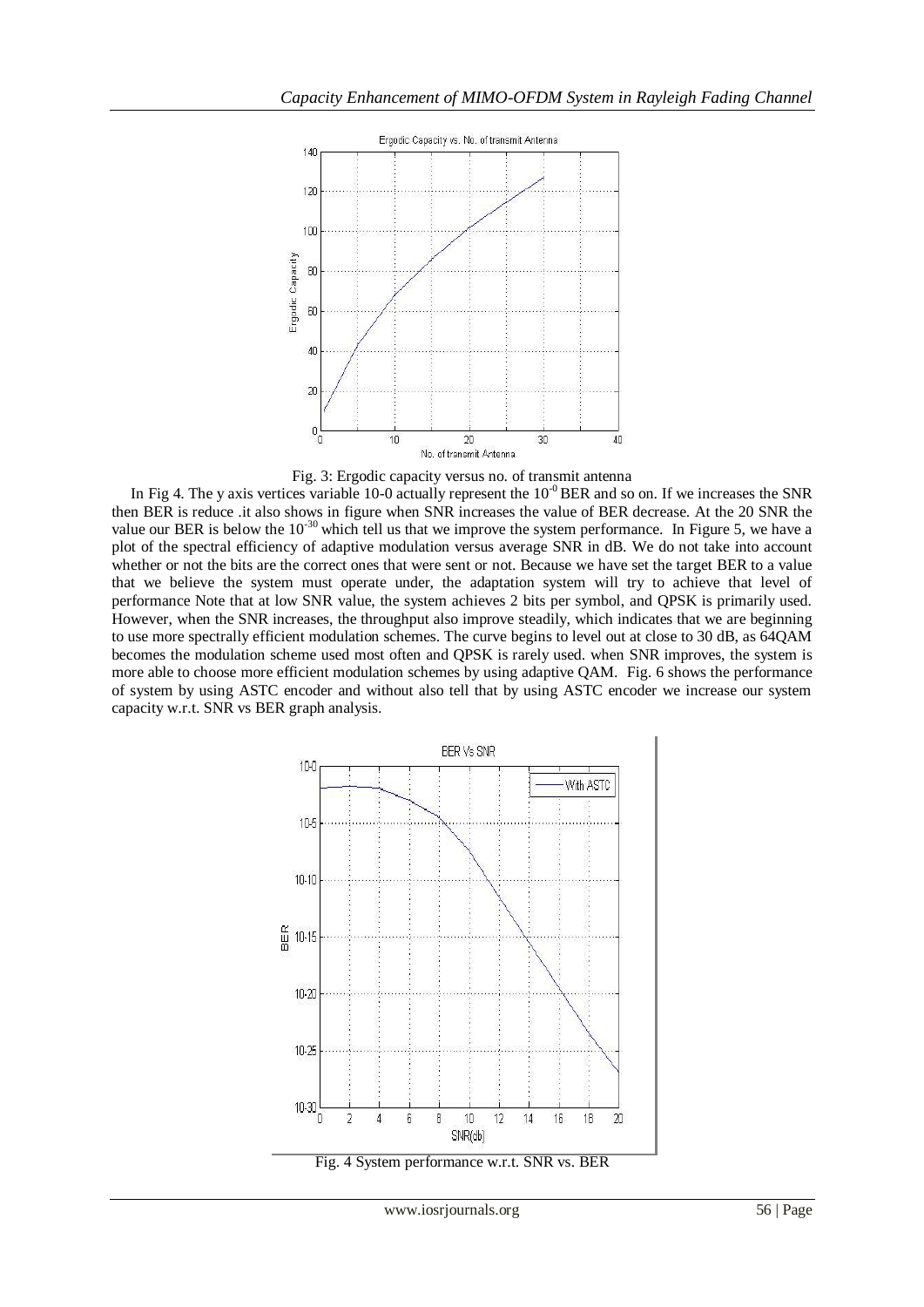

Fig. 5 Spectral Efficiency for Perfect Adaptive Modulation vs. Average SNR for a Rayleigh Channel



Fig. 6 System performance by using ASTC encoder w.r.t. SNR vs BER

# **VII. Conclusion**

 Ergodic channel capacity has some limitation in MIMO OFDM system therefore it is necessary to improve this because it affects the system performance. To improve this we use ASTC encoder because it has properties full rank full, full rate, and non vanishing determinant for increasing rate. ASTC is also able to reduce the major difficulty of OFDM's Large Peak to Average Power Ratio (PAPR).As a result we find that the ASTC codes like a good compromise between a PAPR reduction scheme and BER performance. Our results also show that adaptive modulation for MIMO OFDM system is much more sensitive to imperfect CSI that MIMO beam forming. We can analyze MIMO-OFDM system and use various algorithms to optimize channel capacity.

## **Acknowldgement**

I would like to thank my friends Anupam Kumar ,Amandeep , Ajay Sharma , Manoj Kumar , Kapil Sharma , Pankaj Sharma , Abhradip Paul and all my family member and my teachers who help me.